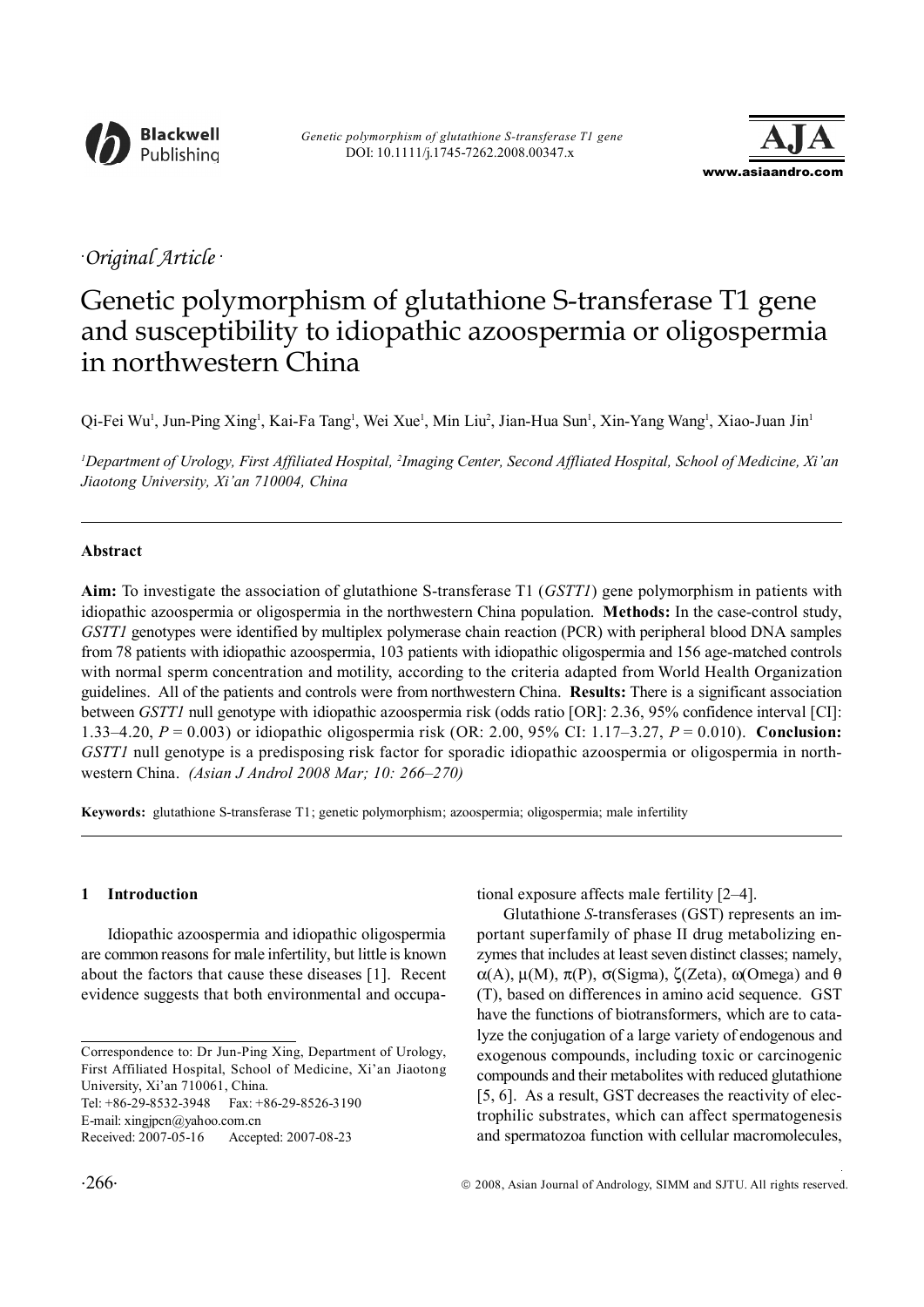such as nucleonic acid, lipid and protein.

Human cytosolic GST genes exhibit genetic polymorphisms and the inherited deletion of genes are called null genotypes. Many genetic polymorphisms lead to altered GST activities, which might be partially responsible for individual host susceptibility to xenobiotics. Glutathione S-transferase T1 (*GSTT1*), a member of the GST gene family, is polymorphic in the human population [7]. Total or partial gene deletion of *GSTT1* leads to the absence of enzymatic activity [8]. Previous studies indicate a possible relationship between *GSTT1* null genotype and susceptibility to cancers, diabetes mellitus and coronary artery disease [9–11], but little attention has been paid to the association of *GSTT1* genotype with male infertility.

To achieve a better insight into the relationship between *GSTT1* null genotype and idiopathic azoospermia or idiopathic oligospermia, we determined the association between *GSTT1* null genotype and the potential risk for idiopathic azoospermia or idiopathic oligospermia.

#### **2 Patients and methods**

#### *2.1 Study population*

Between January 2005 and October 2006, 78 patients with idiopathic azoospermia and 103 patients with idiopathic oligospermia were diagnosed according to World Health Organization (WHO) standards [12] at the First Hospital of Xi'an Jiaotong University (Xi'an, China). The control group comprised 156 healthy volunteers with normal sperm concentration and motility according to the criteria adapted from WHO guidelines [12]. Smoking history was coded by grouping patients into those who smoked more than 10 cigarettes per day for half a year at least or not at all. Drinking history was coded by grouping patients into those who drank more than 50 mL (alcohol) per day for half a year at least or not at all. All of the patients and controls, coming from northwestern China, agreed to participate in the case-control study.

#### *2.2 Blood sampling and DNA extraction*

Blood samples (3 mL taken into EDTA by venipuncture) were obtained from all of the subjects. Immediately after collection, whole blood was stored at –80ºC until use. Genomic DNA for polymerase chain reaction (PCR) analysis was isolated from thawed whole blood using Axypre, a whole blood genomic DNA miniprep kit (Axygen biosciences, Union City, CA, USA).

#### *2.3 Genotyping analysis*

*GSTT1* genotypes were identified by multiplex PCR. The primers for amplifying *GSTT1* gene segment were 5'-TTC CTT ACT GGT CCT CAC ATC TC-3' and 5'-TCA CCG GAT CAT GGC CAG CA-3'. The primes for β*-actin* were 5'-CGT ACT CCT GCT TGC TAA TCC ACA-3' and 5'-CGG GAC CTG ACC GAC TAC CTC A-3'. The PCR was performed in a 25-μL reaction buffer contained  $200 \mu$ mol/L dNTPs, 1.5 mmol/L MgCl<sub>2</sub>, 10 pmol of each primer, approximately 200 ng of template DNA, and 2 U of thermostable TaqDNA polymerase (MBI, Lithuania). After a 5 min pretreatment at 94ºC, 35 PCR cycles of 1 min at 94ºC, annealing for 1 min at 63ºC, and extension for 1 min at 72ºC, were performed. The final extension was at 72ºC for 7 min. β*-actin* gene was co-amplified in all samples as an internal standard. The amplification products were separated on 2% agarose gel stained with ethidium bromide. A 480-bp fragment was amplified with *GSTT1* primers; the absence of amplification products was consistent with the null genotype. The fragment of β*-actin* gene was 540 bp. This method can only detect the present (at least one allele present, homozygote or heterozygote) or absent (complete deletion of both alleles, homozygote) genotype. Although this technique does not distinguish between heterozygotes and homozygotes of the positive genotypes, it identifies conclusively the null genotypes. To ensure laboratory quality control, two independent readers interpreted the gel photographs. Samples with ambiguous results, which were generally a result of low PCR yield, were retested and random selections of 15% of all the samples were repeated. No discrepancies were discovered upon replicate testing. The electrophoresis patterns for *GSTT1* null mutation and wild type are shown in Figure 1. A 480 bp band was observed for *GSTT1* (+) and no band for *GSTT1* (–) after PCR amplification.

#### *2.4 Statistical analysis*

Data on the age of study subjects were analyzed using one-way analysis of variance. The frequencies of drinking or smoking of study subjects and *GSTT1* genotype between groups were analyzed by  $\chi^2$ -test. Logistic regression was used to study the effect of *GSTT1* genotype on patients with idiopathic azoospermia or idiopathic oligospermia. The odds ratios (OR) with 95% confidence interval (CI) were reported. A two-tailed  $P < 0.05$  was considered statistically significant. All analyses were performed using SPSS version 13.0 statistical software (SPSS, Chicago, IL, USA).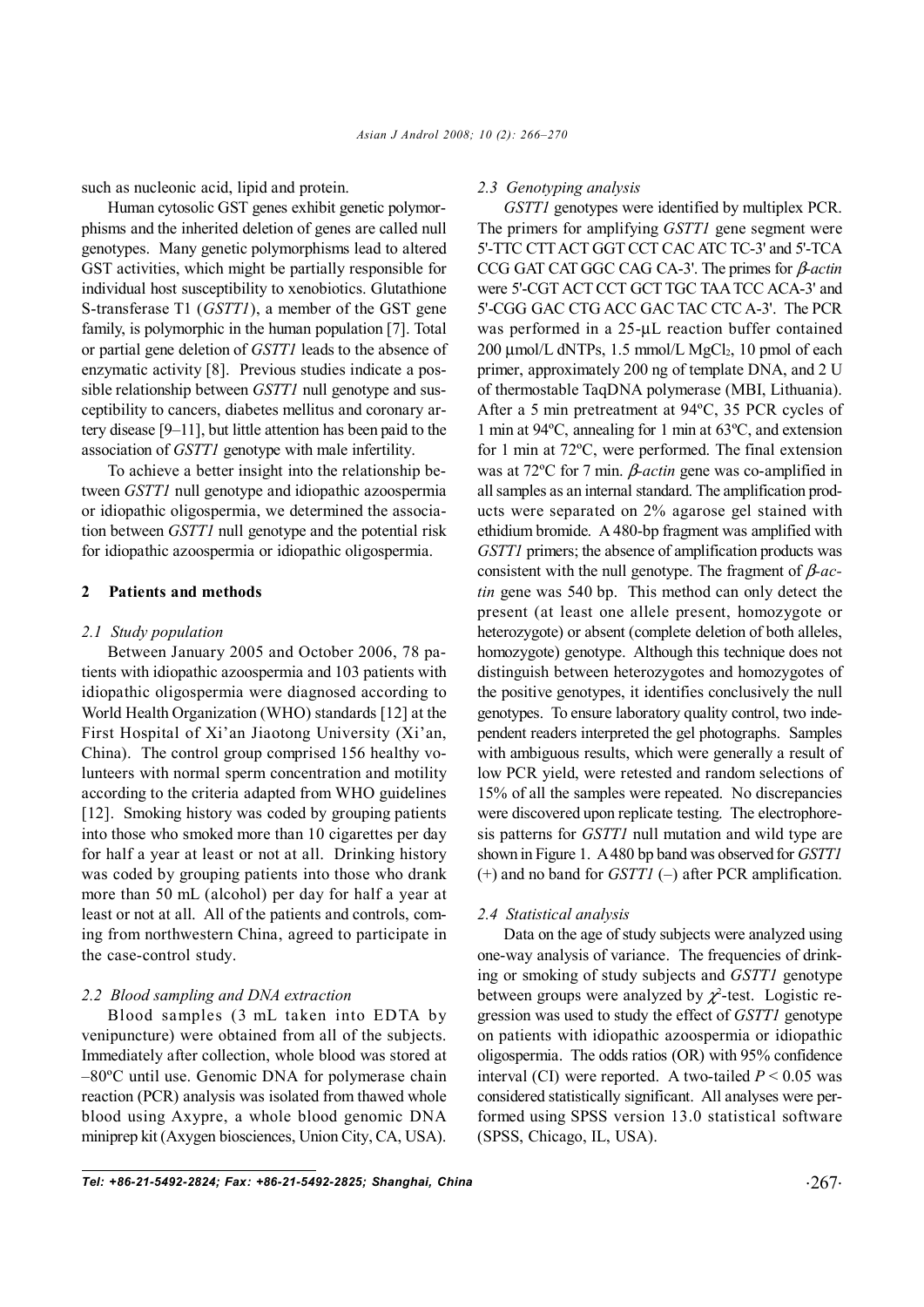| group.       |     |                             |                                            |                 |                 |                 |                 |  |  |
|--------------|-----|-----------------------------|--------------------------------------------|-----------------|-----------------|-----------------|-----------------|--|--|
| Group        | n   | Age (years)                 | Sperm concentration<br>$(\times 10^6$ /mL) | Drinking        |                 | Smoking         |                 |  |  |
|              |     |                             |                                            | Yes             | No              | Yes             | No              |  |  |
| Control      | 156 | $29.6 \pm 2.3$              | $62.3 \pm 22.5$                            | 14              | 142             | 70              | 86              |  |  |
| Azoospermia  | 78  | $27.8 \pm 2.7$ <sup>b</sup> |                                            | 6 <sup>b</sup>  | 72 <sup>b</sup> | 34 <sup>b</sup> | 44 <sup>b</sup> |  |  |
| Oligospermia | 103 | $28.3 \pm 3.8$ °            | $8.5 \pm 3.4$ °                            | 11 <sup>c</sup> | 92 <sup>c</sup> | 45 <sup>c</sup> | 58 <sup>c</sup> |  |  |

Table 1. Characteristics of the study population. The data are expressed as mean  $\pm$  SD.  $\rm{^b}P$  < 0.05,  $\rm{^c}P$  < 0.05, compared with the control group.

Table 2. Association of glutathione S-transferase T1 (*GSTT1*) polymorphism with idiopathic azoospermia and idiopathic oligospermia. The data are expressed as mean  $\pm$  SD.  ${}^{b}P = 0.003$ ,  ${}^{c}P = 0.010$ , compared with the control group. OR, odds ratio; CI, confidence interval.

| Group $(n)$  | <i>GSTT1</i>    | OR (95% CI)             |                     |  |
|--------------|-----------------|-------------------------|---------------------|--|
|              | Null $(\% )$    | Present $(\% )$         |                     |  |
| Control      | 76 (48.7)       | 80 (51.3)               | 1.00                |  |
| Azoospermia  | 54 $(69.2)^{b}$ | $24(30.8)^{b}$          | $2.36(1.33 - 4.20)$ |  |
| Oligospermia | $67(65.0)$ °    | $36(35.0)$ <sup>c</sup> | $2.00(1.17-3.27)$   |  |

#### **3 Results**

#### *3.1 The relevant characteristics of the subjects*

The relevant characteristics of study subjects are shown in Table 1. No significant differences of age, history of drinking or smoking were observed between cases and controls.

# *3.2 Association of GSTT1 polymorphism with idiopathic azoospermia or idiopathic oligospermia*

The frequencies of *GSTT1* genotype in the control group and the idiopathic azoospermia group or idiopathic oligospermia group are shown in Table 2. The frequencies of *GSTT1* null genotype were 69.2% in the idiopathic azoospermia group, 65.0% in the idiopathic oligospermia group and 48.7% in the control group. The associations between *GSTT1* null genotype with idiopathic azoospermia or idiopathic oligospermia are also shown in Table 2. There were significant associations between *GSTT1* null genotype and idiopathic azoospermia (OR: 2.36, 95% CI: 1.33–4.20, *P =* 0.004) or idiopathic oligospermia (OR 2.00, 95% CI 1.17–3.27,  $P = 0.010$ .

#### **4 Discussion**

With the development of society, more and more



Figure 1. Electrophoresis pattern for null mutation of *GSTT1* by multiplex polymerase chain reaction (PCR). To detect the deletion in *GSTT1*, the gene was amplified using the primers (5'-TTC CTT ACT GGT CCT CAC ATC TC-3' and 5'-TCA CCG GAT CAT GGC CAG CA-3') and a 540-bp fragment of the β*-actin* gene was used as an internal standard using primes (5'-CGT ACT CCT GCT TGC TAA TCC ACA-3' and 5'-CGG GAC CTG ACC GAC TAC CTC A-3'). M: 50 bp DNA ladder (TaKaRa Bio, Japan); Lane 1: water; lane 2: no DNA plate PCR mix buffer; lane 3, 4: *GSTT1* (+) genotype; lane 5-11: *GSTT1* (–) genotype.

chemical substances are used in agriculture, industry and in our daily lives (pesticide, 1,3-butadiene, ethylene oxide, food additives and drugs). Such chemical substances and their metabolites are toxic to the body, especially to the genital system, as they can generate electrophiles. In addition, germinal tissue, especially sperm, has a high demand for respiratory energy, but during the process of oxidative phosphorylation, large quantities of reactive oxygen species (ROS) are generated, which is a main cause of lipid peroxidation, DNA and protein damages and apoptosis [13].

The GST superfamily represents a major group of detoxification and antioxidant enzymes. Their presumptive functions are to protect tissues against toxic compounds and ROS. The gene expressing GST enzymes are polymorphic, and might partially responsible for individual host susceptibility to oxidative stress damage, cancers and other diseases. *GSTT1*, a member of the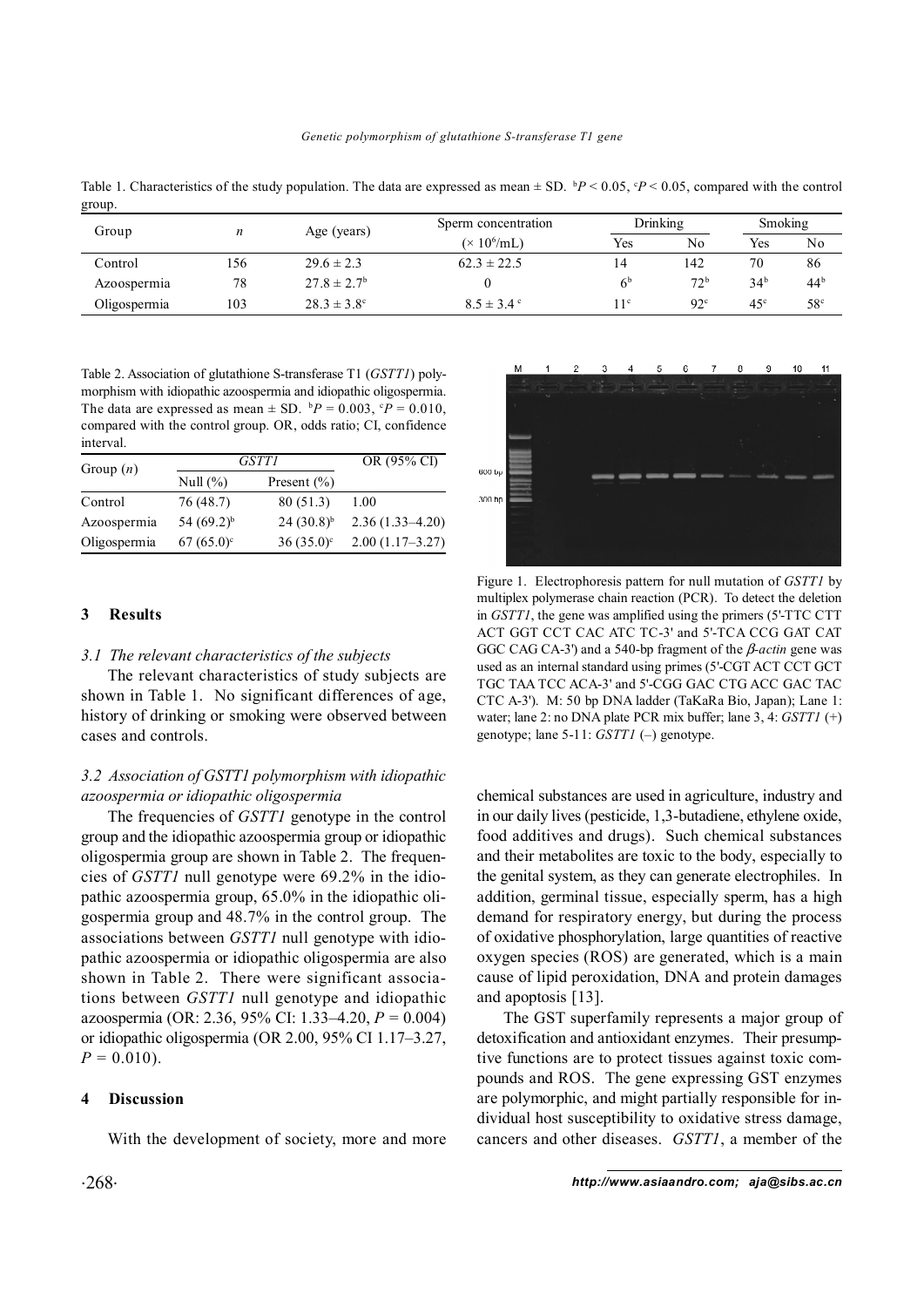theta-class gene family, is polymorphic and the inherited deletion of which causes the phenotypic absence of *GSTT1* activities. Large ethnic differences in the prevalence of the homozygously-deleted genotype of *GSTT1* were observed. Chinese has a frequency of *GSTT1* null genotype of nearly 50% [10, 14] whereas in the Japanese, the frequency is 44.4%–50.0% [15, 16]. However, Indians have a lower frequency (14.5%–20.1%) [9, 17, 18] and the frequency of *GSTT1* null genotype in Caucasian is between 11.0% and 37.9% [19, 20]. Hence, there are significant ethnic differences in *GSTT1* polymorphism.

Previous studies have shown a possible relationship between *GSTT1* null genotype and susceptibility to many diseases [9–11]. However, to our knowledge, there are no studies on the role of *GSTT1* polymorphism in patients with idiopathic azoospermia or idiopathic oligospermia. In the present study, we investigated *GSTT1* gene polymorphism and potential association between *GSTT1* null genotype and idiopathic azoospermia or idiopathic oligospermia. The patients with idiopathic azoospermia or idiopathic oligospermia had a statistically higher prevalence of *GSTT1* null genotype than the controls, but the prevalence in the controls was consistent with that of previous studies [10, 14]. As shown in Table 2, there were significant associations between *GSTT1* null genotype with idiopathic azoospermia or idiopathic oligospermia. Therefore, *GSTT1* null genotype is a risk factor for idiopathic azoospermia or idiopathic oligospermia in the northwestern Chinese population. The reason for this phenomenon might be that people with *GSTT1* null genotype have decreased capabilities in detoxifying some carcinogens and oxygen metabolites. Although some of our data were statistically significant, larger studies are required to confirm the results of the present study.

In conclusion, our results suggest a relationship between *GSTT1* null genotype and increased risks for idiopathic azoospermia and idiopathic oligospermia, which means that *GSTT1* null genotype might play important roles in the pathogenesis of idiopathic azoospermia and idiopathic oligospermia.

#### **References**

1 Dohle GR, Colpi GM, Hargreave TB, Papp GK, Jungwirth A, Weidner W. The EAU Working Group on Male In fertility. EAU guidelines on male infertility. Eur Urol 2005; 48: 703– 11.

- 2 Maduro MR, Lamb DJ. Understanding new genetics of male infertility. J Urol 2002; 168: 2197–205.
- 3 A ZC, Yang Y, Zhang SZ, Li N, Zhang W. Single nucleotide polymorphism C677T in the methylenetetrahydrofolate reductase gene might be a genetic risk factor for infertility for Chinese men with azoospermia or severe oligozoospermia. Asian J Androl 2007; 9: 57–62.
- 4 Oliva A, Spira A, Multigner L. Contribution of environmental factors to the risk of male infertility. Hum Reprod 2001; 16: 1768–76.
- 5 Hayes JD, Flanagan JU, Jowsey IR. Glutathione transferases. Annu Rev Pharmacol Toxicol 2005; 45: 51–88.
- Strange RC, Jones PW, Fryer AA. Glutathione S-transferase: genetics and role in toxicology. Toxicol Lett 2000; 112: 357– 63.
- 7 Nelson HH, Wiencke JK, Christiani DC, Cheng TJ, Zuo ZF, Schwartz BS, *et al*. Ethnic differences in the prevalence of the homozygous deleted genotype of glutathione S-transferase theta. Carcinogenesis 1995; 16: 1243–5.
- 8 Bruhn C, Brockmöller J, Kerb R, Roots I, Borchert HH. Concordance between enzyme activity and genotype of glutathione S-transferase theta (GSTT1). Biochem Pharmacol 1998; 56: 1189–93.
- 9 Sobti RC, Al-Badran AI, Sharma S, Sharma SK, Krishan A, Mohan H. Genetic polymorphisms of CYP2D6, GSTM1, and GSTT1 genes and bladder cancer risk in North India. Cancer Genet Cytogenet 2005; 156: 68–73.
- Wang G, Zhang L, Li Q. Genetic polymorphisms of GSTT1, GSTM1, and NQO1 genes and diabetes mellitus risk in Chinese population. Bioche and Biophy Res Commu 2006; 341: 310–3.
- 11 Abu-Amero KK, Al-Boudari OM, Mohamed GH, Dzimiri N. T null and M null genotypes of the glutathione S-transferase gene are risk factor for CAD independent of smoking. BMC Med Genet 2006; 7: 38.
- 12 World Health Organization. WHO laboratory manual for the examination of human semen and sperm-cervical mucus interaction. 3rd edn. Cambridge: Cambridge University Press; 1992.
- 13 Kowaltowski AJ, Vercesi AE. Mitochondrial damage induced by conditions of oxidative stress. Free Radical Biol Med 1999; 26: 463–71.
- 14 Zhong SL, Zhou S, Chen X, Huang M. Rapid determination of common mutations in glutathione S-transferase gene by PCRbased methods in healthy Chinese. Clin Chim Acta 2006; 364: 205–8.
- 15 Kim H, Yang M, Matsumoto T, Kawamoto T, Katoh T, Inatomi H. Effects of glutathione S-transferase (GST) M1 and GSTT1 genotypes on urothelial cancer risk. Cancer Lett 1998; 132: 147–52.
- 16 Ueda M, Hung YC, Terai Y, Saito J, Nunobiki O, Noda S, *et al*. Glutathione-S-transferase and p53 polymorphisms in cervical carcinogenesis. Gynecol Oncol 2005; 96: 736–40.
- 17 Mittal RD, Manchanda PK, Bid HK, Ghoshal UC. Analysis of polymorphisms of tumor necrosis factor-alpha and polymorphic xenobiotic metabolizing enzymes in inflammatory

*Tel: +86-21-5492-2824; Fax: +86-21-5492-2825; Shanghai, China* .269.